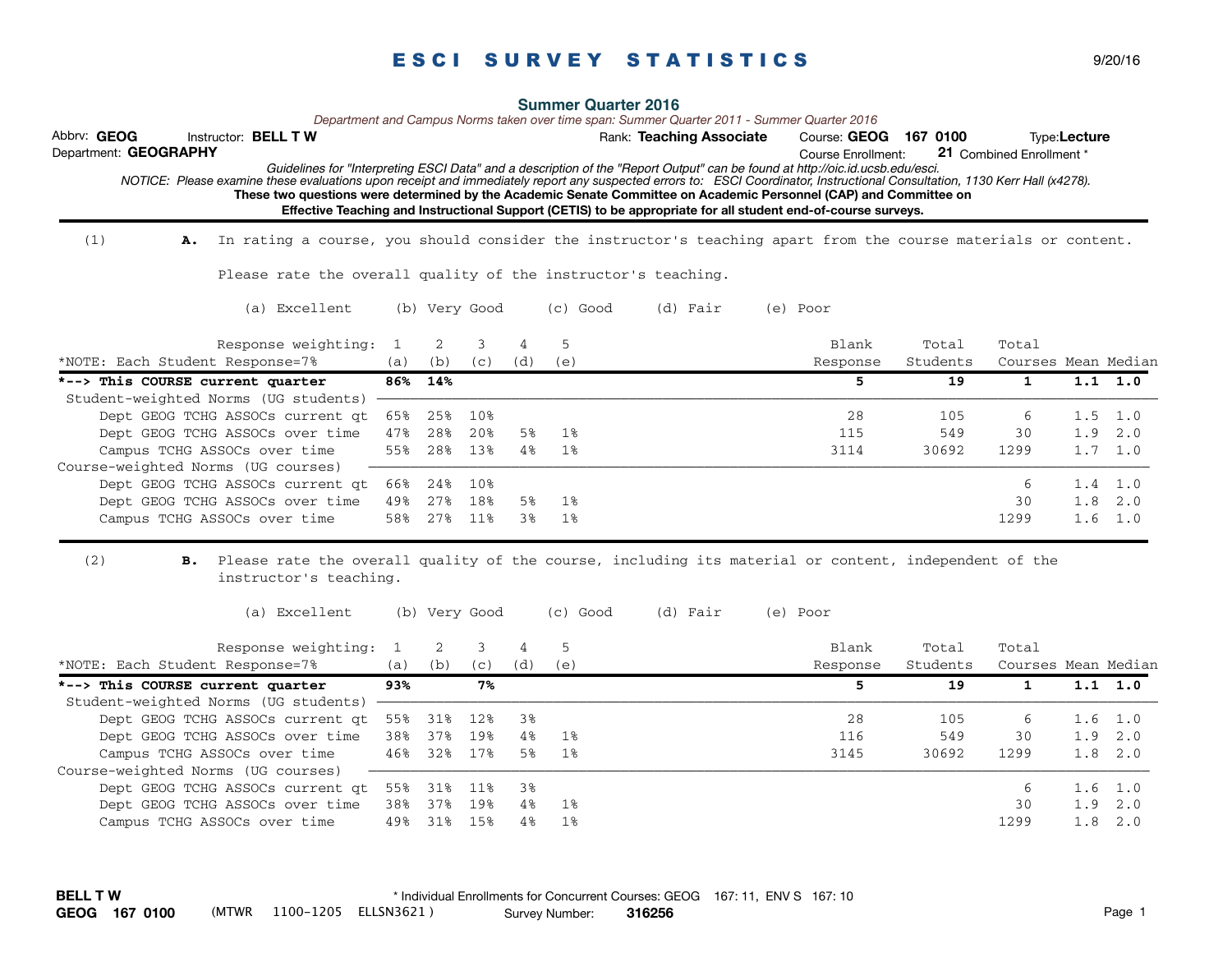Abbrv: GEOG **BELL TW BELL TW Example 20 Rank: Teaching Associate** Course: GEOG 167 0100 **Type:Lecture** Course Enrollment:  *NOTICE: Please examine these evaluations upon receipt and immediately report any suspected errors to: ESCI Coordinator, Instructional Consultation, 1130 Kerr Hall (x4278).*  Department: **GEOGRAPHY Summer Quarter 2016** 21 Combined Enrollment \* *Guidelines for "Interpreting ESCI Data" and a description of the "Report Output" can be found at http://oic.id.ucsb.edu/esci. Department and Campus Norms taken over time span: Summer Quarter 2011 - Summer Quarter 2016*  $(2663)$ 1. The instructor's preparation and presentation of lecture materials. (a) superior (b) good (c) average (d) fair (e) poor Response weighting: 1 2 3 4 5 Blank Total Total Total \*NOTE: Each Student Response=5% (a) (b) (c) (d) (e) Response Students Courses Mean Median **\*--> This COURSE current quarter 89% 11% 0 19 1 1.1 1.0**  Student-weighted Norms (UG students) ————————————————————————————————————————————————————————————————————————————————————————————— Dept GEOG TCHG ASSOCs current qt 79% 19% 2% 5 105 6 1.2 1.0 Dept GEOG TCHG ASSOCs over time 63% 27% 7% 2% 1% 8 549 30 1.5 1.0 Campus TCHG ASSOCs over time 63% 27% 7% 2% 1% 8 549 30 1.5 1.0 (8304) **2.**  2. The instructor's clarity and precision of speech. (a) Superior (b) Good (c) Average (d) Fair (e) Poor Response weighting: 1 2 3 4 5 Blank Total Total Total \*NOTE: Each Student Response=5% (a) (b) (c) (d) (e) Response Students Courses Mean Median **\*--> This COURSE current quarter 84% 16% 0 19 1 1.2 1.0**  Student-weighted Norms (UG students) -Dept GEOG TCHG ASSOCs current qt 73% 21% 5% 1% 1% 1% 1% 1% 1% 1% 1% 105 6 1.3 1.0 Dept GEOG TCHG ASSOCs over time 55% 27% 12% 3% 2% 7 7 549 30 1.7 1.0 Campus TCHG ASSOCs over time 61% 25% 10% 3% 1% 16 16 100 100 100 100 1.6 1.0 (8310) **3.**  3. The instructor's ability to make the class challenging and interesting. (a) Superior (b) Good (c) Average (d) Fair (e) Poor Response weighting: 1 2 3 4 5 Blank Total Total Total \*NOTE: Each Student Response=5% (a) (b) (c) (d) (e) Response Students Courses Mean Median **\*--> This COURSE current quarter 74% 21% 5% 0 19 1 1.3 1.0**  Student-weighted Norms (UG students) Dept GEOG TCHG ASSOCs current qt 58% 32% 10% 5 5 105 6 1.5 1.0 Dept GEOG TCHG ASSOCs over time 43% 36% 14% 4% 2% 8 549 30 1.9 2.0 Campus TCHG ASSOCs over time 51% 32% 13% 3% 1% 22 2775 109 1.7 1.0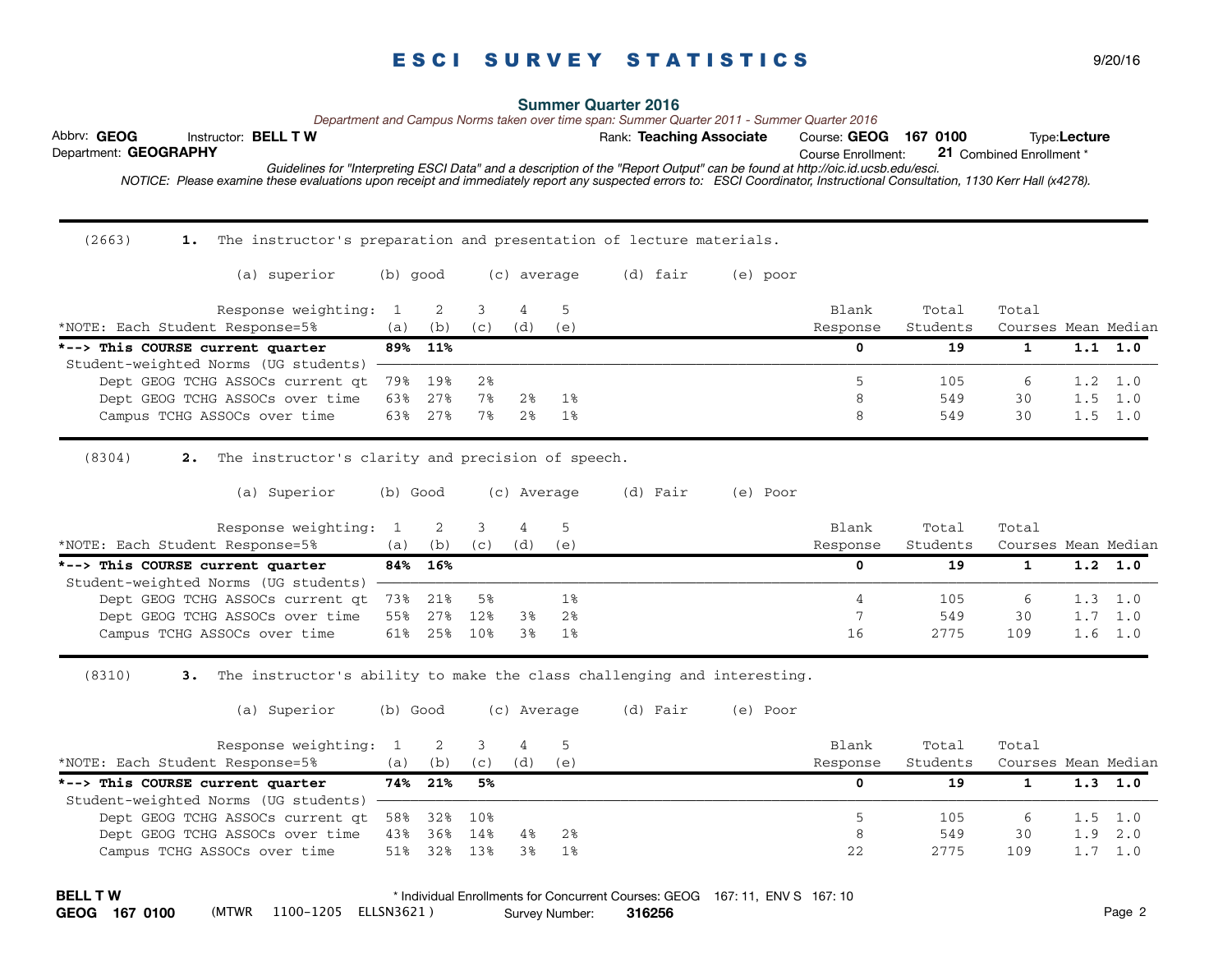Abbrv: GEOG **BELL TW BELL TW Example 20 Rank: Teaching Associate** Course: GEOG 167 0100 **Type:Lecture** Course Enrollment:  *NOTICE: Please examine these evaluations upon receipt and immediately report any suspected errors to: ESCI Coordinator, Instructional Consultation, 1130 Kerr Hall (x4278).*  Department: **GEOGRAPHY Summer Quarter 2016** 21 Combined Enrollment \* *Guidelines for "Interpreting ESCI Data" and a description of the "Report Output" can be found at http://oic.id.ucsb.edu/esci. Department and Campus Norms taken over time span: Summer Quarter 2011 - Summer Quarter 2016*  $(8301)$ 4. The degree to which course objectives were clearly presented. (a) superior (b) good (c) average (d) fair (e) poor Response weighting: 1 2 3 4 5 Blank Total Total Total \*NOTE: Each Student Response=6% (a) (b) (c) (d) (e) Response Students Courses Mean Median **\*-->** This COURSE current quarter 72% 28% 1 1 1.3 1.0 **1** 1.3 1.0 Student-weighted Norms (UG students) -Dept GEOG TCHG ASSOCs current qt 67% 29% 3% 1% 6 105 6 1.4 1.0 Dept GEOG TCHG ASSOCs over time 54% 35% 8% 3% 1% 9 549 30 1.6 1.0 Campus TCHG ASSOCs over time 56% 33% 8% 2% 1% 17 17 12378 98 1.6 1.0 (8302) **5.**  5. The degree to which presented objectives were achieved. (a) Superior (b) Good (c) Average (d) Fair (e) Poor Response weighting: 1 2 3 4 5 Blank Total Total Total \*NOTE: Each Student Response=5% (a) (b) (c) (d) (e) Response Students Courses Mean Median **\*--> This COURSE current quarter 79% 21% 0 19 1 1.2 1.0**  Student-weighted Norms (UG students) -Dept GEOG TCHG ASSOCs current qt 66% 30% 4% 5 105 6 1.4 1.0 Dept GEOG TCHG ASSOCs over time 51% 36% 9% 2% 1% 9 549 30 1.7 1.0 Campus TCHG ASSOCs over time 50% 35% 10% 3% 1% 19 19 1.9 1.0 1.7 1.0 (8312) **6.**  6. The instructor's availability for consultation outside of class. (a) Superior (b) Good (c) Average (d) Fair (e) Poor Response weighting: 1 2 3 4 5 Blank Total Total Total \*NOTE: Each Student Response=5% (a) (b) (c) (d) (e) Response Students Courses Mean Median **\*--> This COURSE current quarter 84% 16% 0 19 1 1.2 1.0**  Student-weighted Norms (UG students) -Dept GEOG TCHG ASSOCs current qt 76% 21% 3% 4 105 6 1.3 1.0 Dept GEOG TCHG ASSOCs over time 57% 33% 10% 1% 18 18 18 17 17 18 19 16 1.0 Campus TCHG ASSOCs over time 50% 29% 10% 1% 54 54 2694 106 1.5 1.0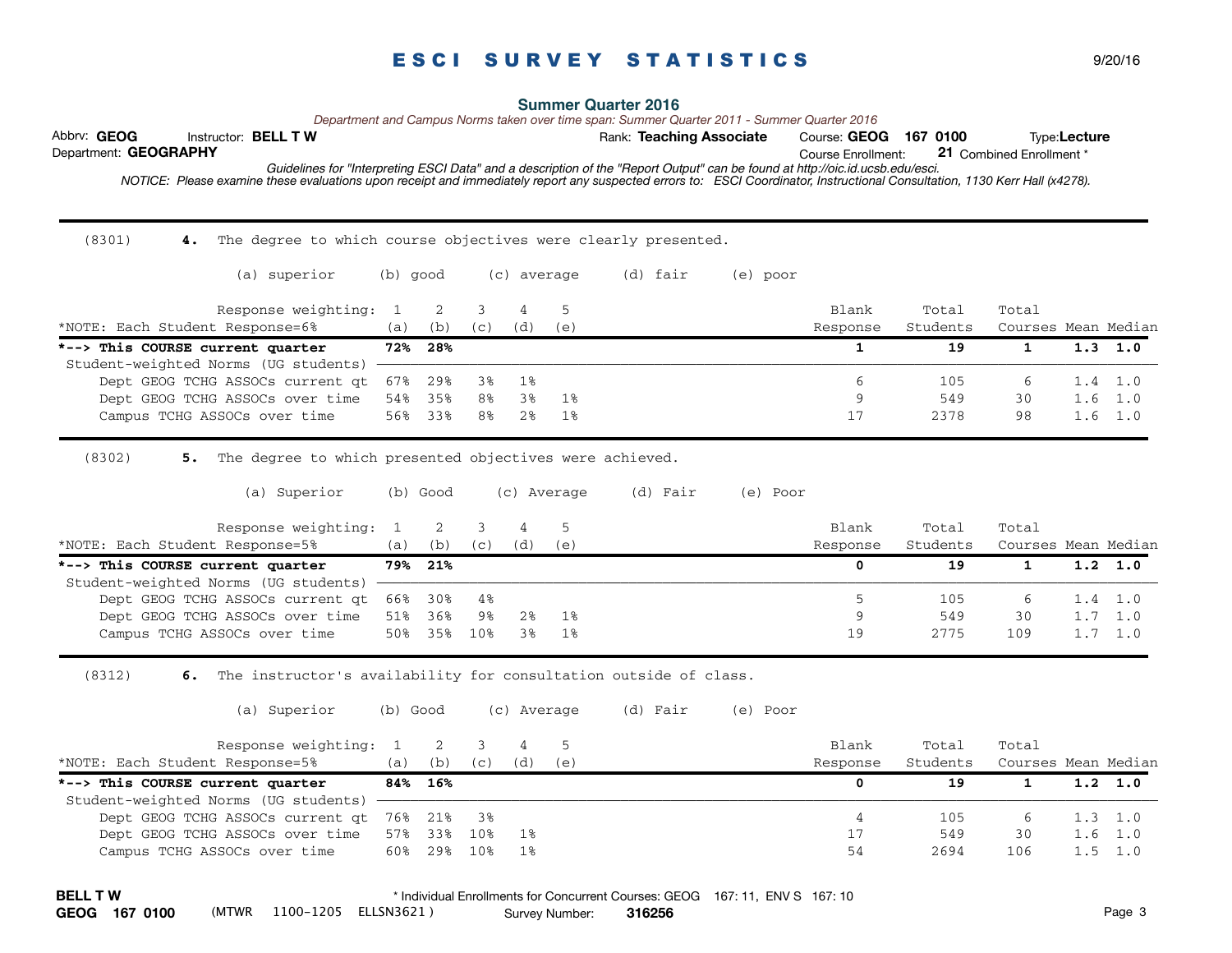Abbrv: GEOG **BELL TW BELL TW Example 20 Rank: Teaching Associate** Course: GEOG 167 0100 **Type:Lecture** Course Enrollment:  *NOTICE: Please examine these evaluations upon receipt and immediately report any suspected errors to: ESCI Coordinator, Instructional Consultation, 1130 Kerr Hall (x4278).*  Department: **GEOGRAPHY Summer Quarter 2016** 21 Combined Enrollment \* *Guidelines for "Interpreting ESCI Data" and a description of the "Report Output" can be found at http://oic.id.ucsb.edu/esci. Department and Campus Norms taken over time span: Summer Quarter 2011 - Summer Quarter 2016* (2563) **7.**  Your overall evaluation of the instructor's teaching of this course. (a) superior (b) good (c) average (d) fair (e) poor Response weighting: 1 2 3 4 5 Blank Total Total Total \*NOTE: Each Student Response=6% (a) (b) (c) (d) (e) Response Students Courses Mean Median **\*-->** This COURSE current quarter 89% 11% 1 1 1 1.0 **1 1 1.1 1.0 1 1.1 1.0** Student-weighted Norms (UG students) -Dept GEOG TCHG ASSOCs current qt 73% 23% 4% 6 105 6 1.3 1.0 Dept GEOG TCHG ASSOCs over time 52% 31% 11% 3% 2% 10 10 549 30 1.7 1.0 Campus TCHG ASSOCs over time 52% 31% 11% 3% 2% 10 10 549 30 1.7 1.0 (6699) **8.**  8. What is your major? (a) Geography (b) Geography/Environmental Studies (c) Other (d) Undeclared Response weighting: 0 0 0 0 0 0 0 Blank Total Total \*NOTE: Each Student Response=5% (a) (b) (c) (d) Response Students Courses **\*--> This COURSE current quarter 42% 47% 11% 0 19 1**  Student-weighted Norms (UG students) -Dept GEOG TCHG ASSOCs current qt 39% 26% 26% 8% 6 105 6 105 6 105 6 105 6 105 6 105 6 105 6 105 6 105 6 105 6 10 Dept GEOG TCHG ASSOCs over time 29% 20% 44% 7% 9 549 30 Campus TCHG ASSOCs over time 29% 20% 44% 7% **9** 549 30  $(206)$ 9. What is your class level? (a) Freshman (b) Sophomore (c) Junior (d) Senior (e) Graduate Response weighting: 0 0 0 0 0 0 0 0 Blank Total Total \*NOTE: Each Student Response=5% (a) (b) (c) (d) (e) Response Students Courses **\*--> This COURSE current quarter 11% 89% 0 19 1**  Student-weighted Norms (UG students) - Dept GEOG TCHG ASSOCs current qt 20% 9% 27% 43% 6 105 6 Dept GEOG TCHG ASSOCs over time 14% 16% 25% 43% 1% 16 15 15 15 15 16 16 16 16 16 16 17 16 17 16 17 16 17 17 17 1 Campus TCHG ASSOCs over time 7% 16% 27% 48% 2% 101 4285 183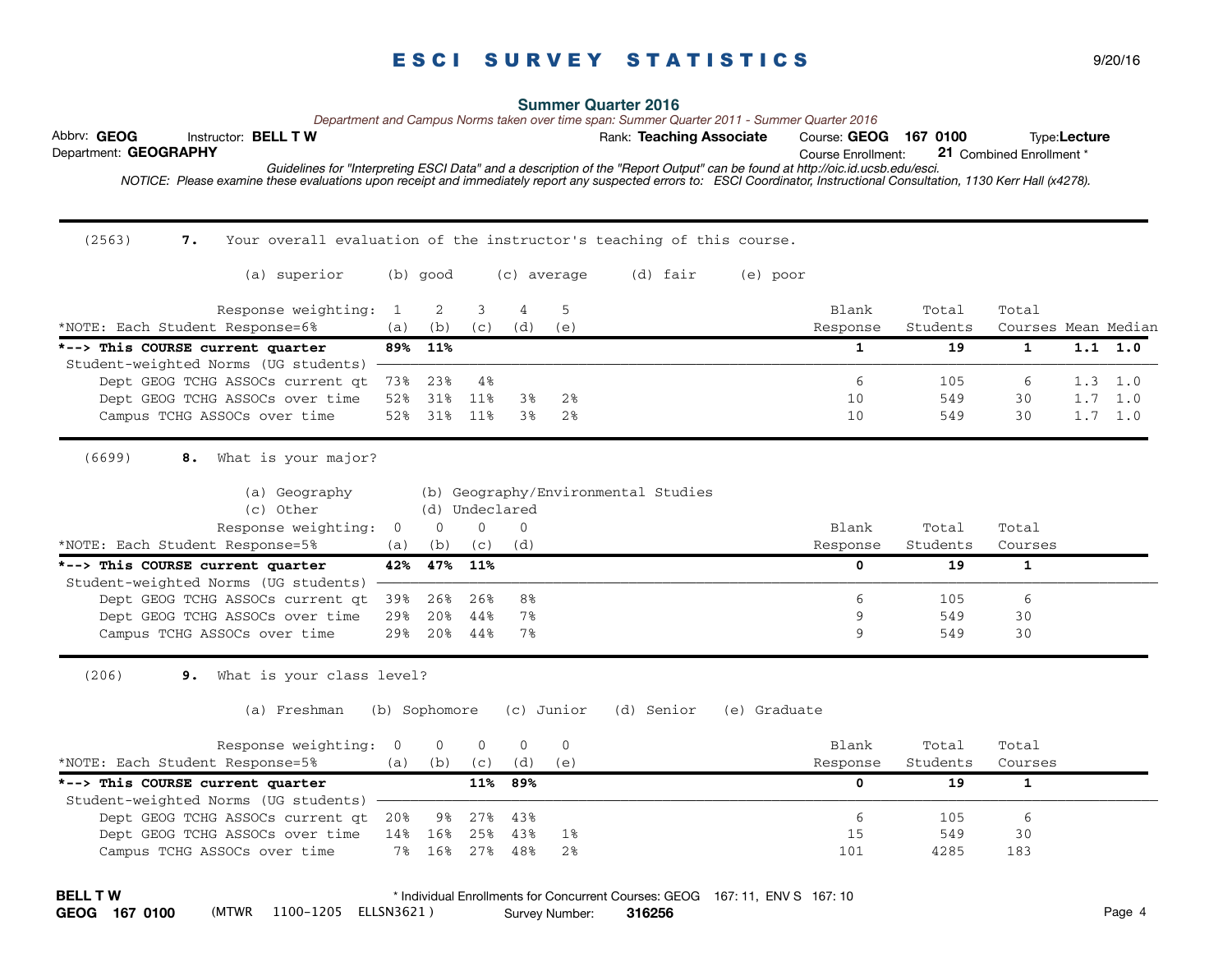Abbrv: GEOG **BELL TW BELL TW Example 20 Rank: Teaching Associate** Course: GEOG 167 0100 **Type:Lecture** Course Enrollment:  *NOTICE: Please examine these evaluations upon receipt and immediately report any suspected errors to: ESCI Coordinator, Instructional Consultation, 1130 Kerr Hall (x4278).*  Department: **GEOGRAPHY Summer Quarter 2016** 21 Combined Enrollment \* *Guidelines for "Interpreting ESCI Data" and a description of the "Report Output" can be found at http://oic.id.ucsb.edu/esci. Department and Campus Norms taken over time span: Summer Quarter 2011 - Summer Quarter 2016*  $(447)$ 10. Courses differ in their relative emphasis on theory vs. technical skills. Where would you say this course is on this dimension? (a) too much emphasis on theory (b) about the right mix (c) too much emphasis on technical skills (d) doesn't apply/don't know Response weighting: 1 2 3 0 Blank Total Total Total \*NOTE: Each Student Response=5% (a) (b) (c) (d) Response Students Courses Mean Median **\*--> This COURSE current quarter 47% 53% 0 19 1 1.5 2.0**  Student-weighted Norms (UG students) -Dept GEOG TCHG ASSOCs current qt 19% 68% 4% 9% 5 105 6 1.8 2.0 Dept GEOG TCHG ASSOCs over time 13% 70% 5% 12% 24 549 30 1.9 2.0 Campus TCHG ASSOCs over time  $13\%$  70% 5% 12% 29 20 1.9 2.0 **The Academic Personnel (CAP) and Committee on Academic Personnel (CAP) and Academic Personnel (CAP) and Committee on**  $24$  **2.0**  $24$  **30 1.9 2.0** 

> If you have taken 4 or more Geography courses at UCSB (including this one), please complete SECTION 3 below. If you have taken fewer than 4 Geography courses within our department, you have completed the survey.

#### THANK YOU

SECTION 3: Departmental Questions

Please answer the questions below to indicate the amount of change needed to specific areas of the UCSB Geography Department.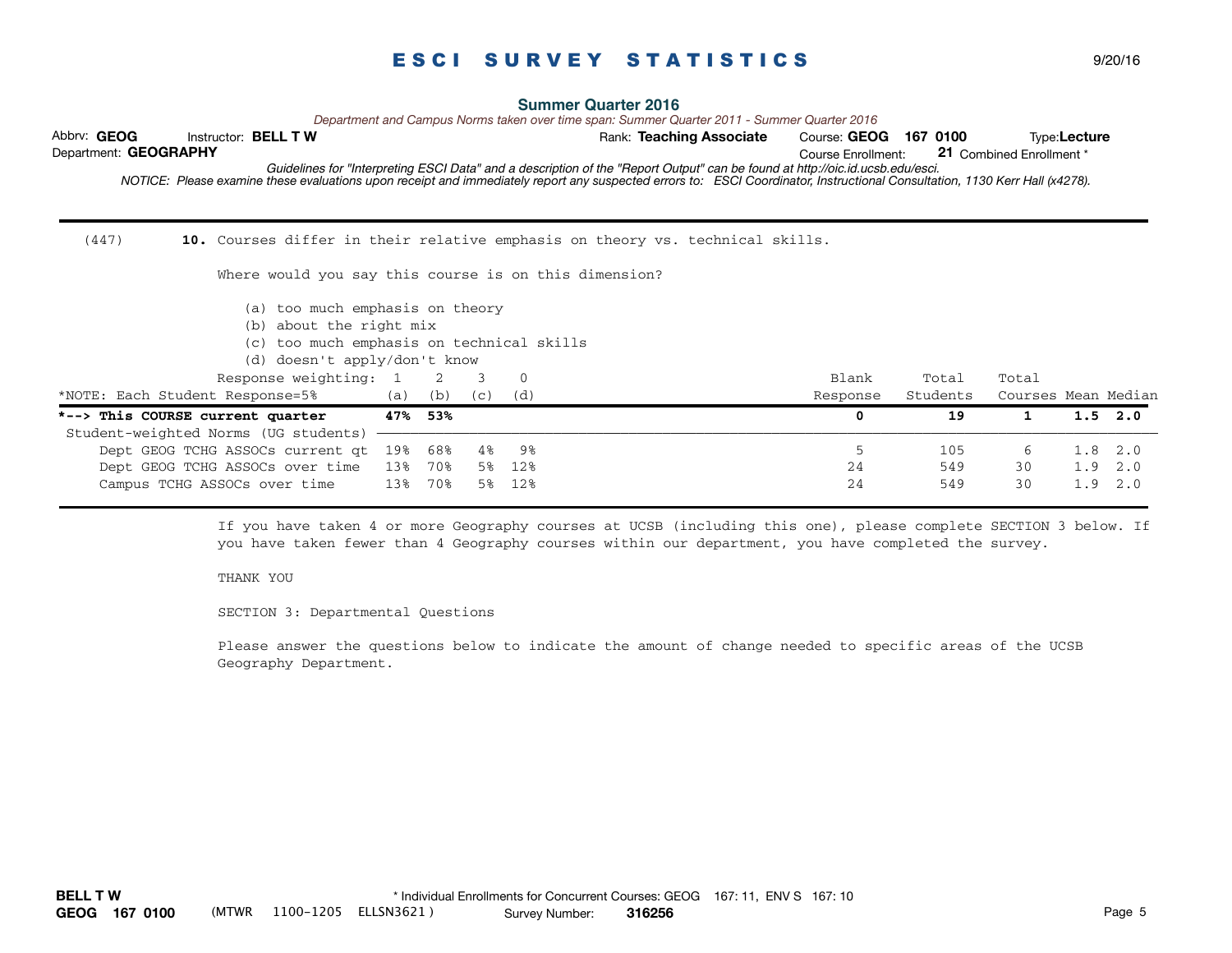Abbrv: GEOG **BELL TW BELL TW Example 20 Rank: Teaching Associate** Course: GEOG 167 0100 **Type:Lecture** Course Enrollment:  *NOTICE: Please examine these evaluations upon receipt and immediately report any suspected errors to: ESCI Coordinator, Instructional Consultation, 1130 Kerr Hall (x4278).*  Department: **GEOGRAPHY** 21 Combined Enrollment \* *Guidelines for "Interpreting ESCI Data" and a description of the "Report Output" can be found at http://oic.id.ucsb.edu/esci.*  $(6533)$ 11. Course Offerings no change minor change moderate change great change don't necessary necessary necessary necessary know (a) (b) (c) (d) (e) Response weighting: 1 2 3 4 0 Blank Total Total Total \*NOTE: Each Student Response=25% (a) (b) (c) (d) (e) Response Students Courses Mean Median **\*--> This COURSE current quarter 50% 25% 25% 15 19 1 1.8 1.5**  Student-weighted Norms (UG students) Dept GEOG TCHG ASSOCs current qt 64% 32% 4% 77 7 105 6 1.4 1.0 Dept GEOG TCHG ASSOCs over time 47% 31% 16% 4% 3% 438 438 549 30 1.8 2.0 Campus TCHG ASSOCs over time 47% 31% 16% 4% 3% 1988 100 1.8 2.0 **Academic Personnel Academic Personnel (CAP)** and Academic Personnel (CAP) and Academic Personnel (CAP) and Committee on  $\frac{1}{2}$  and Committee on  $\frac{1}{2}$  (6534) **12.**  12. Course Sequencing no change minor change moderate change great change don't necessary necessary necessary necessary know (a) (b) (c) (d) (e) Response weighting: 1 2 3 4 0 Blank Total Total Total \*NOTE: Each Student Response=25% (a) (b) (c) (d) (e) Response Students Courses Mean Median **\*--> This COURSE current quarter 75% 25% 15 19 1 1.3 1.0**  Student-weighted Norms (UG students) Dept GEOG TCHG ASSOCs current qt 63% 30% 4% 4% 78 78 105 6 1.4 1.0 Dept GEOG TCHG ASSOCs over time 53% 28% 9% 3% 7% 448 448 549 30 1.6 1.0 Campus TCHG ASSOCs over time 53% 28% 9% 3% 7% 16 1.0 448 549 30 1.6 1.0

## **Summer Quarter 2016**

*Department and Campus Norms taken over time span: Summer Quarter 2011 - Summer Quarter 2016*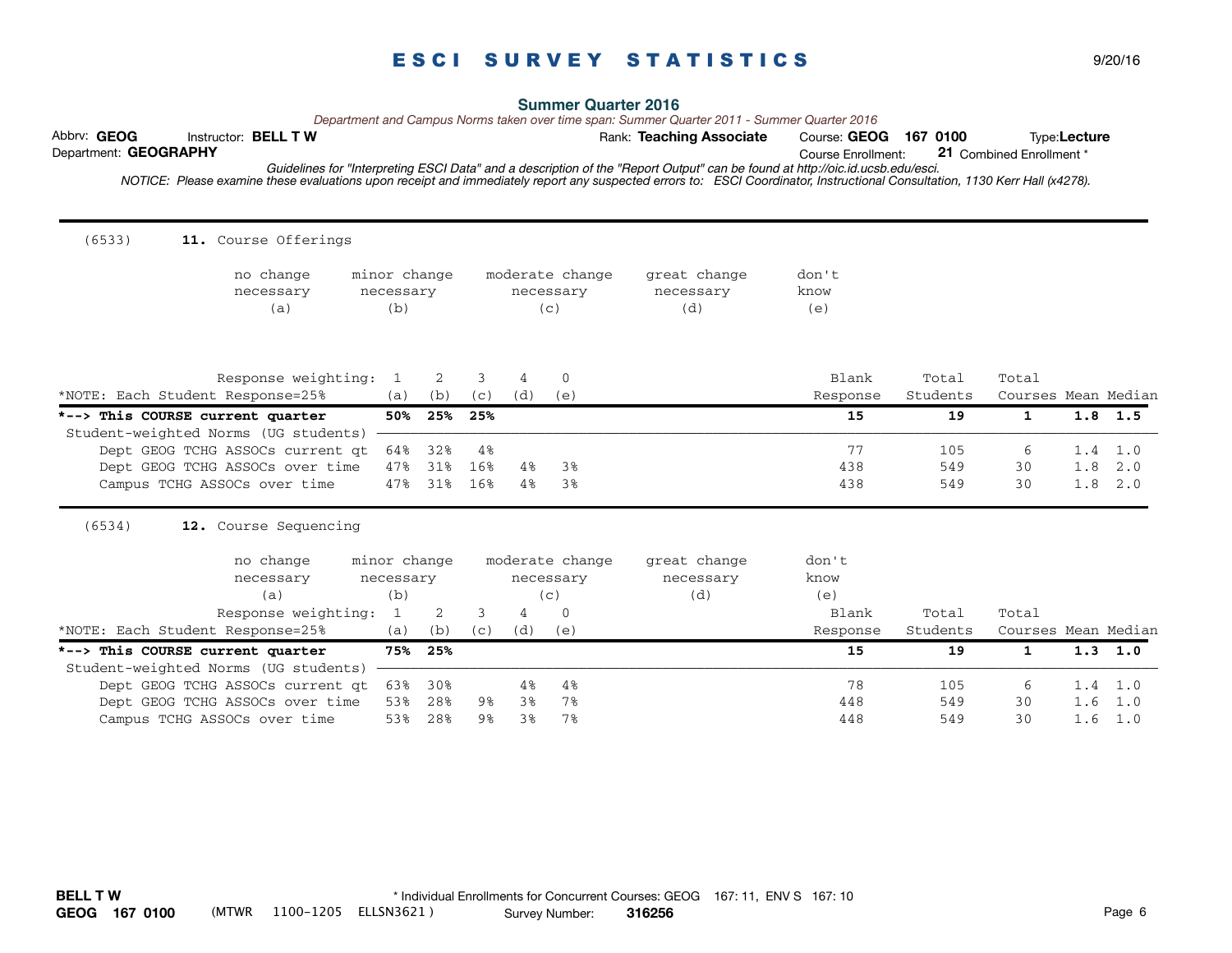| (6535)<br>13. Preparation for Majors |              |     |           |           |                 |              |          |          |                     |     |           |
|--------------------------------------|--------------|-----|-----------|-----------|-----------------|--------------|----------|----------|---------------------|-----|-----------|
| no change                            | minor change |     |           |           | moderate change | great change | don't    |          |                     |     |           |
| necessary                            | necessary    |     | necessary |           |                 | necessary    | know     |          |                     |     |           |
| (a)                                  | (b)          |     |           |           | (c)             | (d)          | (e)      |          |                     |     |           |
| Response weighting:                  | 1            | 2   | 3         | 4         | 0               |              | Blank    | Total    | Total               |     |           |
| *NOTE: Each Student Response=25%     | (a)          | (b) | (C)       | (d)       | (e)             |              | Response | Students | Courses Mean Median |     |           |
| *--> This COURSE current quarter     | 75%          |     | 25%       |           |                 |              | 15       | 19       | $\mathbf{1}$        |     | $1.5$ 1.0 |
| Student-weighted Norms (UG students) |              |     |           |           |                 |              |          |          |                     |     |           |
| Dept GEOG TCHG ASSOCs current at     | 69%          | 15% | 8%        |           | 8%              |              | 79       | 105      | 6                   | 1.3 | 1.0       |
| Dept GEOG TCHG ASSOCs over time      | 60%          | 17% | 11%       | 7%        | 5%              |              | 449      | 549      | 30                  | 1.6 | 1.0       |
| Campus TCHG ASSOCs over time         | 60%          | 17% | 11%       | 7%        | 5%              |              | 449      | 549      | 30                  | 1.6 | 1.0       |
| (6536)<br>14. Laboratories           |              |     |           |           |                 |              |          |          |                     |     |           |
| no change                            | minor change |     |           |           | moderate change | great change | don't    |          |                     |     |           |
| necessary                            | necessary    |     |           | necessary |                 | necessary    | know     |          |                     |     |           |
| (a)                                  | (b)          |     | (c)       |           |                 | (d)          | (e)      |          |                     |     |           |
| Response weighting:                  | 1            | 2   | 3         | 4         | $\mathbf{0}$    |              | Blank    | Total    | Total               |     |           |
| *NOTE: Each Student Response=33%     | (a)          | (b) | (c)       | (d)       | (e)             |              | Response | Students | Courses Mean Median |     |           |
| *--> This COURSE current quarter     | 67%          | 33% |           |           |                 |              | 16       | 19       | 1                   |     | $1.3$ 1.0 |
| Student-weighted Norms (UG students) |              |     |           |           |                 |              |          |          |                     |     |           |
| Dept GEOG TCHG ASSOCs current qt     | 80%          | 16% |           | 4%        |                 |              | 80       | 105      | 6                   | 1.3 | 1.0       |
| Dept GEOG TCHG ASSOCs over time      | 52%          | 21% | 14%       | 7%        | 5%              |              | 451      | 549      | 30                  | 1.8 | 1.0       |
| Campus TCHG ASSOCs over time         | 52%          | 21% | 14%       | 7%        | 5%              |              | 451      | 549      | 30                  | 1.8 | 1.0       |

## **Summer Quarter 2016**

*Department and Campus Norms taken over time span: Summer Quarter 2011 - Summer Quarter 2016*

Abbrv: GEOG **BELL TW BELL TW Example 20 Rank: Teaching Associate** Course: GEOG 167 0100 **Type:Lecture** Department: **GEOGRAPHY** 

21 Combined Enrollment \*

Course Enrollment: *Guidelines for "Interpreting ESCI Data" and a description of the "Report Output" can be found at http://oic.id.ucsb.edu/esci.*

Survey Number: **BELL T W GEOG 167 0100** (MTWR 1100-1205 ELLSN3621 ) **316256** Page 7 \* Individual Enrollments for Concurrent Courses: GEOG 167: 11, ENV S 167: 10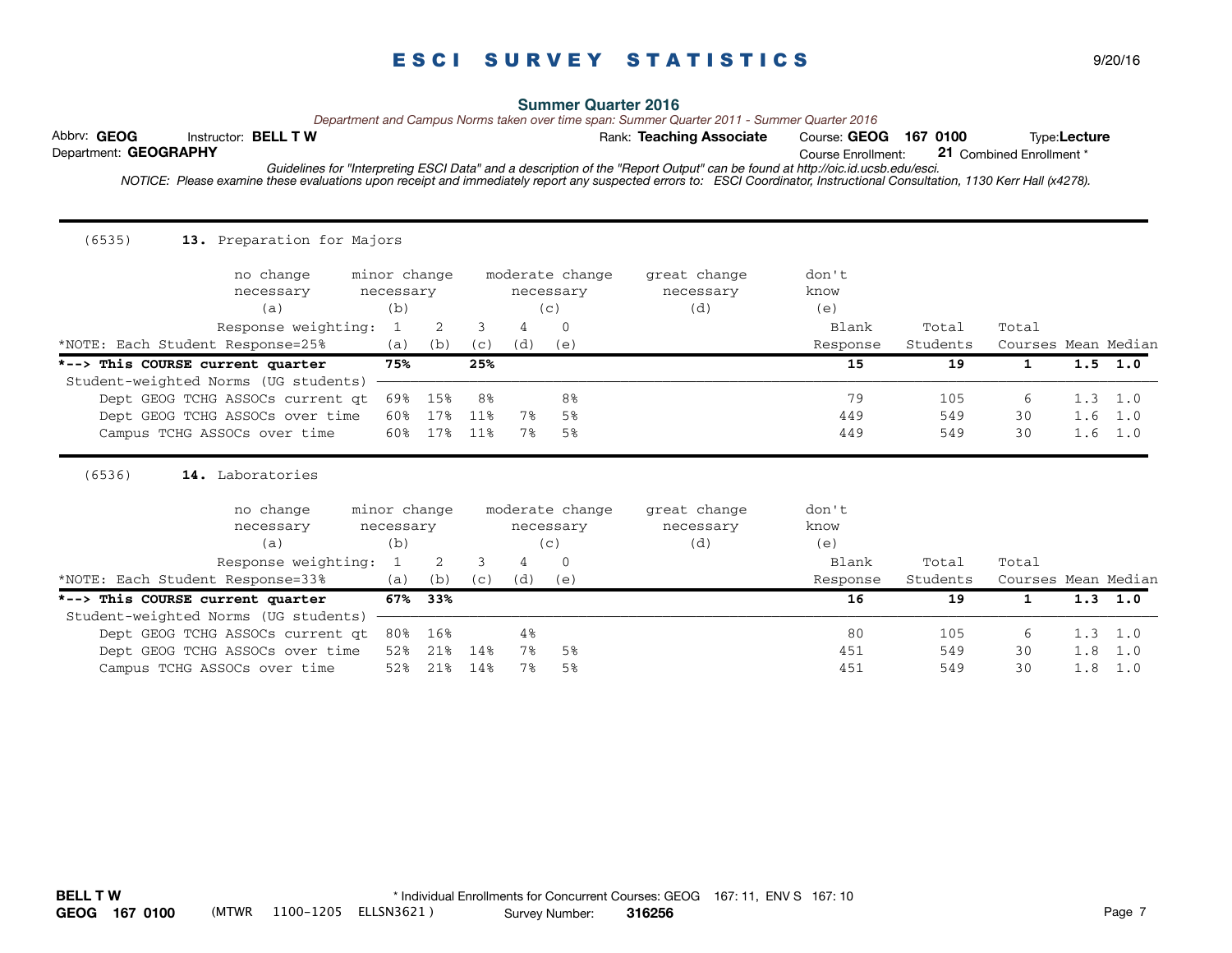| (6537)<br>15. Discussion Sections                                                                   |                                                  |                   |                  |                                  |                                                    |                                  |                               |                   |                     |            |                               |
|-----------------------------------------------------------------------------------------------------|--------------------------------------------------|-------------------|------------------|----------------------------------|----------------------------------------------------|----------------------------------|-------------------------------|-------------------|---------------------|------------|-------------------------------|
| no change<br>necessary<br>(a)<br>Response weighting:                                                | minor change<br>necessary<br>(b)<br>$\mathbf{1}$ | 2                 | 3                | 4                                | moderate change<br>necessary<br>(c)<br>$\Omega$    | great change<br>necessary<br>(d) | don't<br>know<br>(e)<br>Blank | Total             | Total               |            |                               |
| *NOTE: Each Student Response=33%                                                                    | (a)                                              | (b)               | (C)              | (d)                              | (e)                                                |                                  | Response                      | Students          | Courses Mean Median |            |                               |
| *--> This COURSE current quarter<br>Student-weighted Norms (UG students)                            | 67%                                              | 33%               |                  |                                  |                                                    |                                  | 16                            | 19                | $\mathbf{1}$        |            | $1.3$ 1.0                     |
| Dept GEOG TCHG ASSOCs current at<br>Dept GEOG TCHG ASSOCs over time<br>Campus TCHG ASSOCs over time | 76%<br>60%<br>60%                                | 16%<br>21%<br>21% | 8%<br>13%<br>13% | 2 <sup>8</sup><br>2 <sup>8</sup> | 4%<br>$4\%$                                        |                                  | 80<br>450<br>450              | 105<br>549<br>549 | 6<br>30<br>30       | 1.6<br>1.6 | $1.3 \quad 1.0$<br>1.0<br>1.0 |
| (6538)<br>16. Faculty Advising                                                                      |                                                  |                   |                  |                                  |                                                    |                                  |                               |                   |                     |            |                               |
| no change<br>necessary<br>(a)<br>Response weighting:                                                | minor change<br>necessary<br>(b)<br>1            | 2                 | 3<br>4           |                                  | moderate change<br>necessary<br>(c)<br>$\mathbf 0$ | great change<br>necessary<br>(d) | don't<br>know<br>(e)<br>Blank | Total             | Total               |            |                               |
| *NOTE: Each Student Response=33%                                                                    | (a)                                              | (b)               | (C)              | (d)                              | (e)                                                |                                  | Response                      | Students          | Courses Mean Median |            |                               |
| *--> This COURSE current quarter<br>Student-weighted Norms (UG students)                            | 100%                                             |                   |                  |                                  |                                                    |                                  | 16                            | 19                | 1                   |            | 1.0 1.0                       |
| Dept GEOG TCHG ASSOCs current qt                                                                    | 79%                                              | 13%               | 4%               |                                  | 4%                                                 |                                  | 81                            | 105               | 6                   | 1.2        | 1.0                           |
| Dept GEOG TCHG ASSOCs over time                                                                     | 62%                                              | 18%               | 7%               | 3%                               | 9%                                                 |                                  | 451                           | 549               | 30                  | 1.5        | 1.0                           |
| Campus TCHG ASSOCs over time                                                                        | 62%                                              | 18%               | 7%               | 3%                               | 9%                                                 |                                  | 451                           | 549               | 30                  | 1.5        | 1.0                           |

## **Summer Quarter 2016**

*Department and Campus Norms taken over time span: Summer Quarter 2011 - Summer Quarter 2016*<br>Rank: **Teaching Associate** Course: GEO

Abbrv: GEOG **BELL TW BELL TW Example 20 Rank: Teaching Associate** Course: GEOG 167 0100 **Type:Lecture** Department: **GEOGRAPHY** 

21 Combined Enrollment \*

Course Enrollment: *Guidelines for "Interpreting ESCI Data" and a description of the "Report Output" can be found at http://oic.id.ucsb.edu/esci.*

Survey Number: **BELL T W GEOG 167 0100** (MTWR 1100-1205 ELLSN3621 ) **316256** Page 8 \* Individual Enrollments for Concurrent Courses: GEOG 167: 11, ENV S 167: 10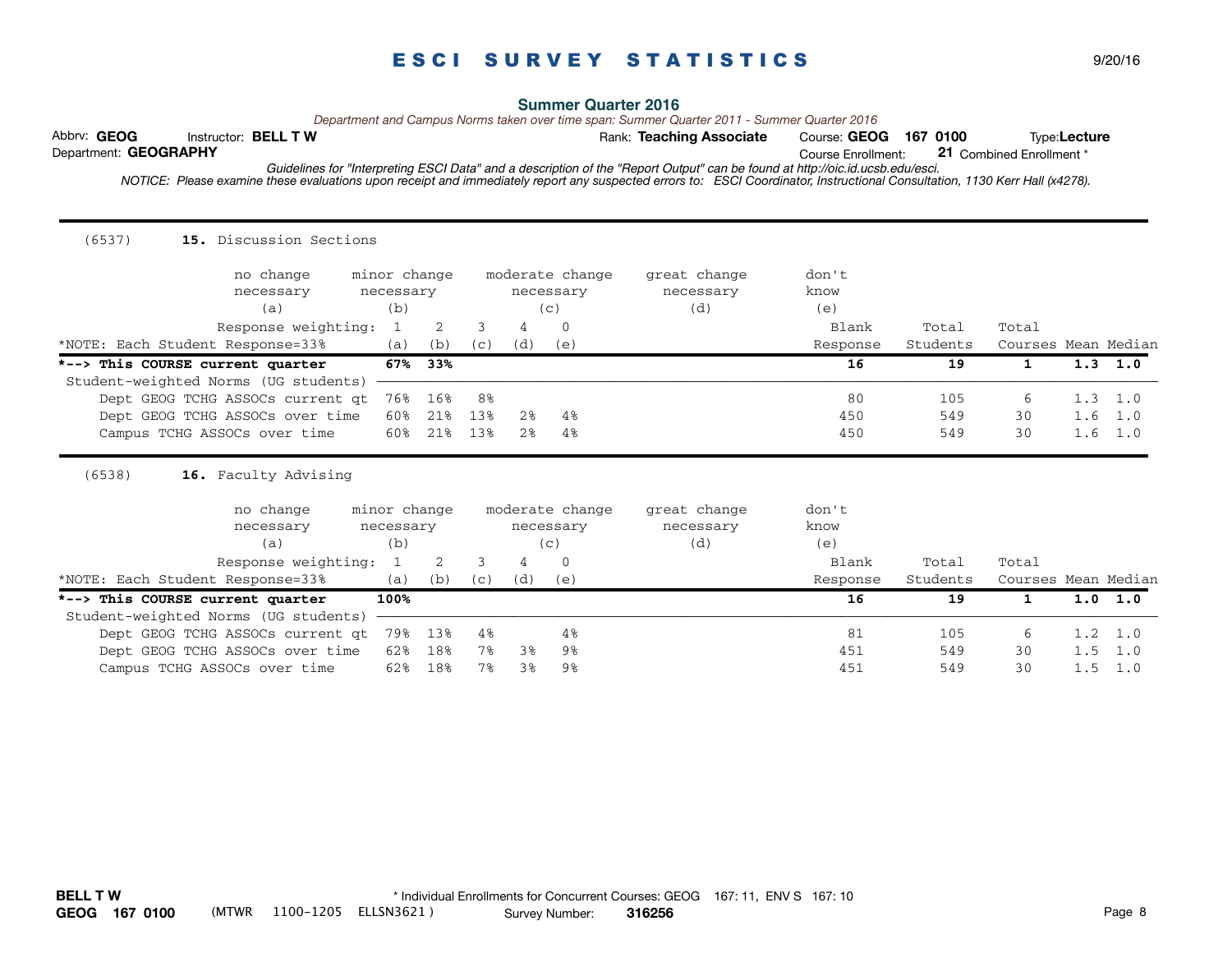Course Enrollment:  *NOTICE: Please examine these evaluations upon receipt and immediately report any suspected errors to: ESCI Coordinator, Instructional Consultation, 1130 Kerr Hall (x4278).*  Department: **GEOGRAPHY** 21 Combined Enrollment \* *Guidelines for "Interpreting ESCI Data" and a description of the "Report Output" can be found at http://oic.id.ucsb.edu/esci.*  $(6539)$ 17. Facilities & Equipment no change minor change moderate change great change don't necessary necessary necessary necessary know (a) (b) (c) (d) (e) Response weighting: 1 2 3 4 0 Blank Total Total Total \*NOTE: Each Student Response=33% (a) (b) (c) (d) (e) Response Students Courses Mean Median **\*--> This COURSE current quarter 67% 33% 16 19 1 1.3 1.0**  Student-weighted Norms (UG students) Dept GEOG TCHG ASSOCs current qt 76% 20% 4% 80 30 105 6 1.3 1.0 Dept GEOG TCHG ASSOCs over time 59% 21% 6% 5% 8% 451 549 30 1.5 1.0 Campus TCHG ASSOCs over time 59% 21% 6% 5% 8% 451 549 30 1.5 1.0 **These two questions were determined by the Academic Senate Committee on Academic Personnel (CAP) and Committee on**  (6540) **18.**  18. Please rate the overall quality of teaching you have received in the Geography department. (a) superior (b) good (c) average (d) fair (e) poor Response weighting: 1 2 3 4 5 Blank Total Total Total \*NOTE: Each Student Response=33% (a) (b) (c) (d) (e) Response Students Courses Mean Median **\*--> This COURSE current quarter 67% 33% 16 19 1 1.3 1.0**  Student-weighted Norms (UG students) Dept GEOG TCHG ASSOCs current qt 81% 19% 79 105 6 1.2 1.0 Dept GEOG TCHG ASSOCs over time 53% 38% 10% 46 10% 445 549 30 1.6 1.0 Campus TCHG ASSOCs over time 53% 38% 10% 10% 10% 10% 445 549 30 1.6 1.0

*Department and Campus Norms taken over time span: Summer Quarter 2011 - Summer Quarter 2016*

Survey Number: **BELL T W GEOG 167 0100** (MTWR 1100-1205 ELLSN3621 ) **316256** Page 9 \* Individual Enrollments for Concurrent Courses: GEOG 167: 11, ENV S 167: 10

Abbrv: GEOG **BELL TW BELL TW Example 20 Rank: Teaching Associate** Course: GEOG 167 0100 **Type:Lecture**